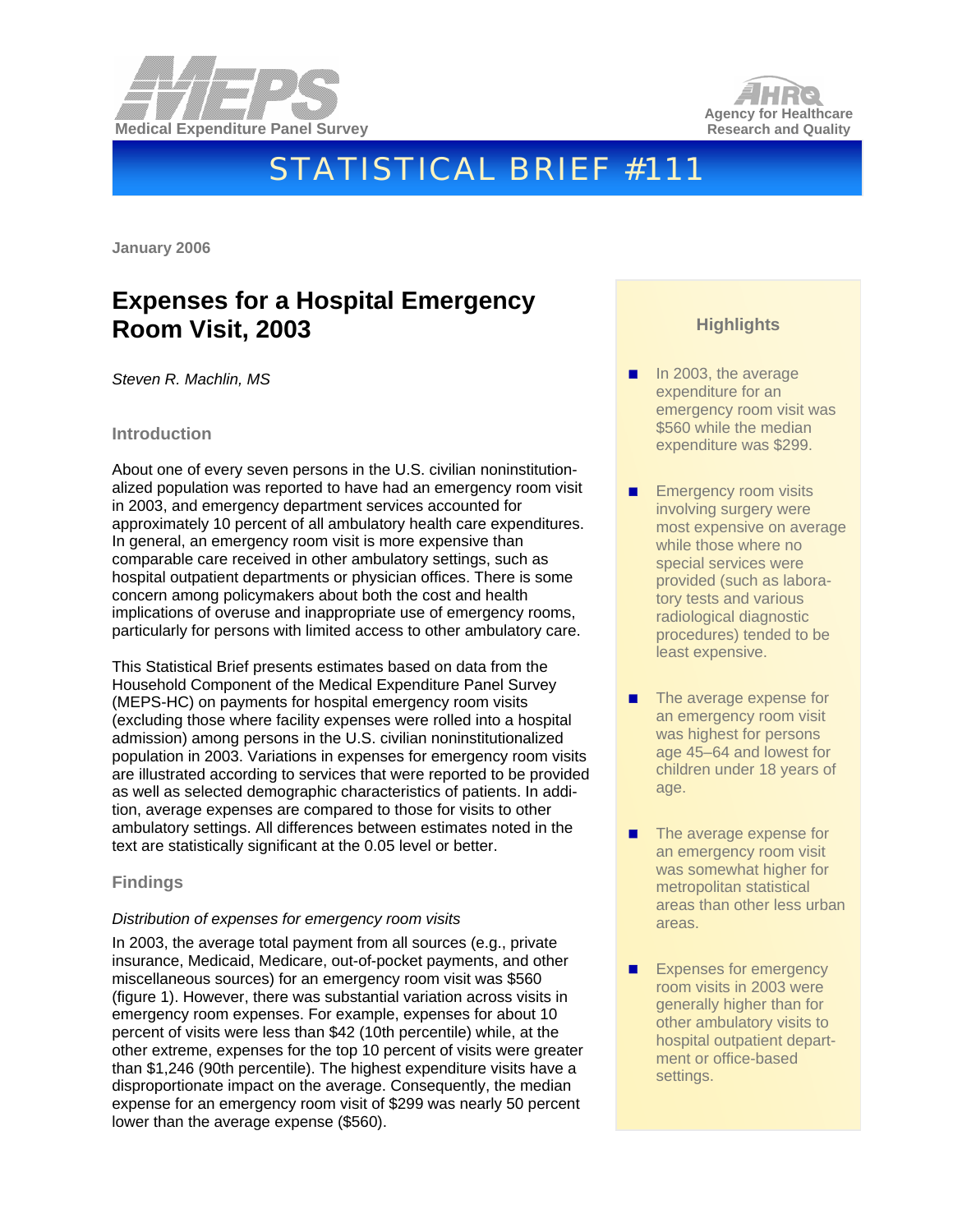#### *Variation by services received*

Expenses for emergency room care tend to be higher when special services are provided (figure 2). For example, in 2003 the average expense for a visit where a surgical procedure was performed (about 7 percent of all visits) was \$904. This average is 42 percent higher than when surgery was not performed but at least one other special service (such as laboratory tests, X-rays, and radiological services; see Definitions section for complete listing) was provided (about 64 percent of visits). The average for visits where no special services were provided (about 29 percent of visits) was only \$302, less than half that for those with one or more nonsurgical services (\$637).

#### *Variation by selected demographic characteristics*

The average expenditure for an emergency room visit also varies by some demographic characteristics of patients. For example, in 2003 the average expense for a visit among persons age 45–64 (\$832) was substantially higher than for any other age group, lowest for children under 18 (\$423), and slightly higher for males than females (figure 3). While variation across geographic regions was not significant, the average expense for an emergency room visit was higher in metropolitan than nonmetropolitan areas (figure 4).

#### *Comparison to other ambulatory settings*

Expenses for emergency room visits in 2003 were generally higher than for ambulatory visits to hospital outpatient department or office-based settings (figure 5). In particular, the median expense for an emergency room visit of \$299 was more than twice as large as the median expense for a hospital outpatient department visit (\$131) and nearly five times that for an office-based visit (\$63). While average expenses for emergency room and hospital outpatient department visits were virtually identical (\$560 and \$557, respectively), both were substantially larger than the average of \$121 for office-based visits.

#### **Data Source**

The estimates in this Statistical Brief are based on data from the MEPS 2003 Emergency Room Visits File (HC-077E). Demographic information was linked from the MEPS 2003 Full Year Consolidated Data File (HC-079).

#### **Definitions**

#### *Expenses (also referred to as expenditures or payments)*

Payments from all sources for emergency room visits reported by respondents in the MEPS-HC. Sources include direct payments from individuals, private insurance, Medicare, Medicaid, Workers' Compensation, and miscellaneous other sources. Expenditures include those for both facility and separately billed physicians' services. Visits where facility expenses were rolled into a hospital admission are not included.

#### *Other services*

One or more of the following services reported: laboratory test, sonogram or ultrasound, X-ray, mammogram, MRI, CAT scan EKG, ECG, EEG, vaccination, anesthesia, and other miscellaneous diagnostic tests.

#### *Region*

- Northeast: Maine, New Hampshire, Vermont, Massachusetts, Rhode Island, Connecticut, New York, New Jersey, and Pennsylvania
- Midwest: Ohio, Indiana, Illinois, Michigan, Wisconsin, Minnesota, Iowa, Missouri, North Dakota, South Dakota, Nebraska, and Kansas
- South: Delaware, Maryland, District of Columbia, Virginia, West Virginia, North Carolina, South Carolina, Georgia, Florida, Kentucky, Tennessee, Alabama, Mississippi, Arkansas, Louisiana, Oklahoma, and Texas
- West: Montana, Idaho, Wyoming, Colorado, New Mexico, Arizona, Utah, Nevada, Washington, Oregon, California, Alaska, and Hawaii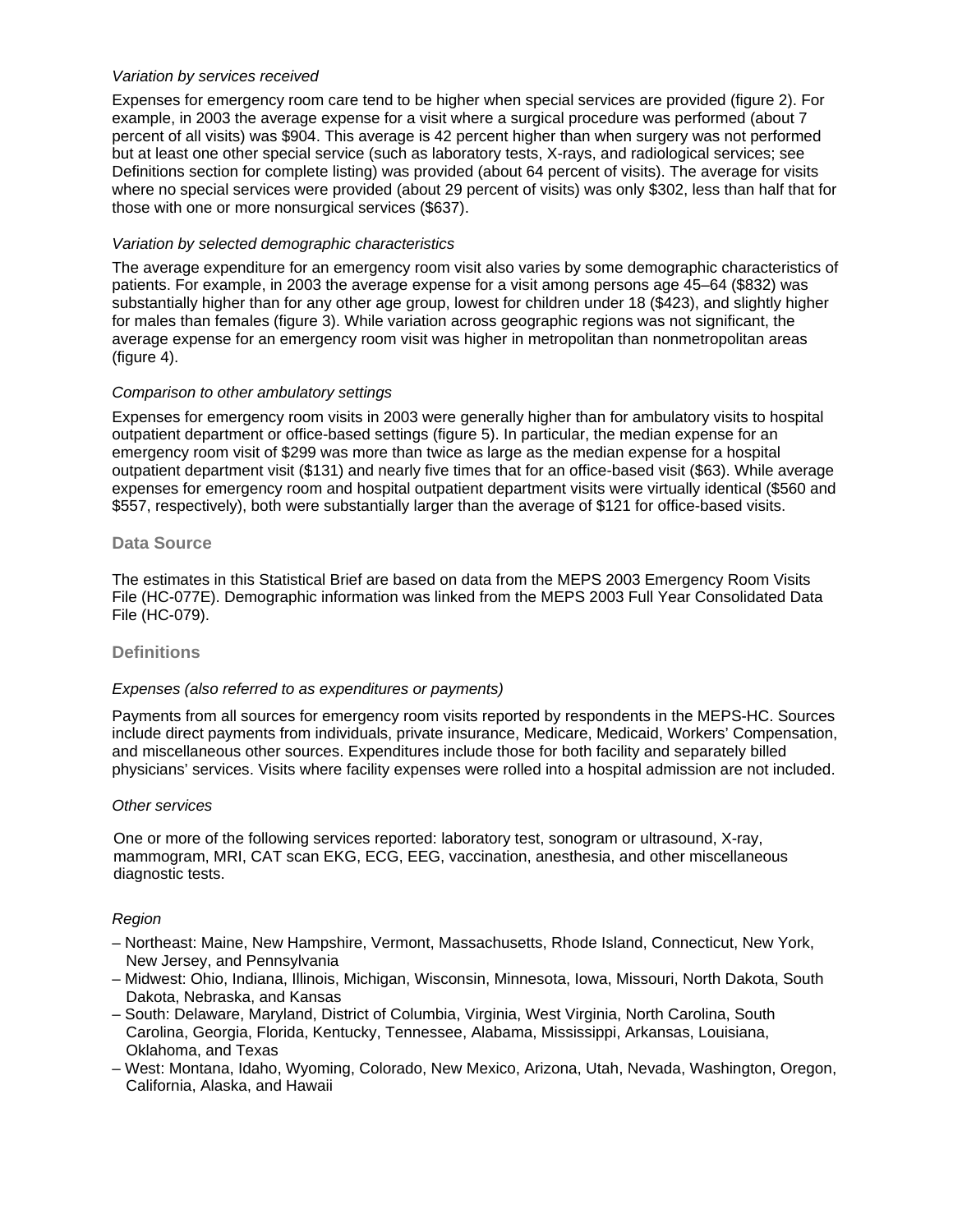#### *Metropolitan statistical area (MSA)*

Areas designated by the U.S. Office of Management and Budget that are composed of a large population nucleus combined with adjacent communities that have a high degree of economic and social integration with the nucleus. An MSA has one or more central counties containing the area's main population concentration.

#### **About MEPS-HC**

MEPS-HC is a nationally representative longitudinal survey that collects detailed information on health care utilization and expenditures, health insurance, and health status, as well as a wide variety of social, demographic, and economic characteristics for the civilian noninstitutionalized population. It is cosponsored by the Agency for Healthcare Research and Quality and the National Center for Health Statistics.

For more information about MEPS, call the MEPS information coordinator at AHRQ (301-427-1656) or visit the MEPS Web site at [http://www.meps.ahrq.gov/.](http://www.meps.ahrq.gov/)

#### **References**

For a detailed description of the MEPS survey design, sample design, and methods used to minimize sources of nonsampling error, see the following publications:

Cohen, J. *Design and Methods of the Medical Expenditure Panel Survey Household Component.* MEPS Methodology Report No. 1. AHCPR Pub. No. 97-0026. Rockville, Md.: Agency for Health Care Policy and Research, 1997.

Cohen, S. *Sample Design of the 1996 Medical Expenditure Panel Survey Household Component.* MEPS Methodology Report No. 2. AHCPR Pub. No. 97-0027. Rockville, Md.: Agency for Health Care Policy and Research, 1997.

Cohen, S. Design Strategies and Innovations in the Medical Expenditure Panel Survey. *Medical Care,* July 2003: 41(7) Supplement: III-5–III-12.

#### **Suggested Citation**

Machlin, S. R. *Expenses for a Hospital Emergency Room Visit, 2003.* Statistical Brief #111. January 2006. Agency for Healthcare Research and Quality, Rockville, Md. http://meps.ahrq.gov/mepsweb/data\_files/publications/st111/stat111.pdf

∗ ∗ ∗

AHRQ welcomes questions and comments from readers of this publication who are interested in obtaining more information about access, cost, use, financing, and quality of health care in the United States. We also invite you to tell us how you are using this Statistical Brief and other MEPS data and tools and to share suggestions on how MEPS products might be enhanced to further meet your needs. Please e-mail us at mepspd@ahrq.gov or send a letter to the address below:

Steven B. Cohen, PhD, Director Center for Financing, Access, and Cost Trends Agency for Healthcare Research and Quality 540 Gaither Road Rockville, MD 20850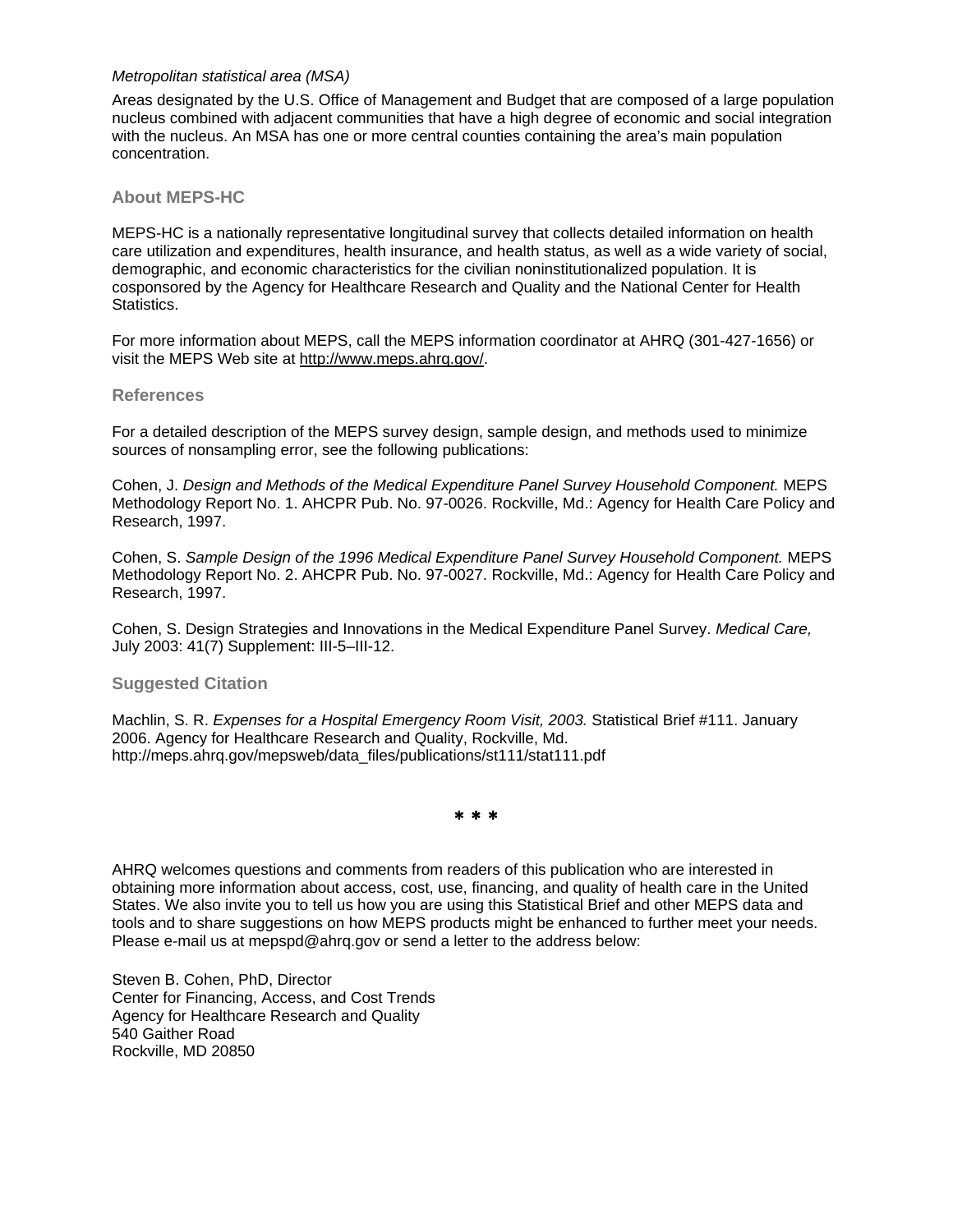

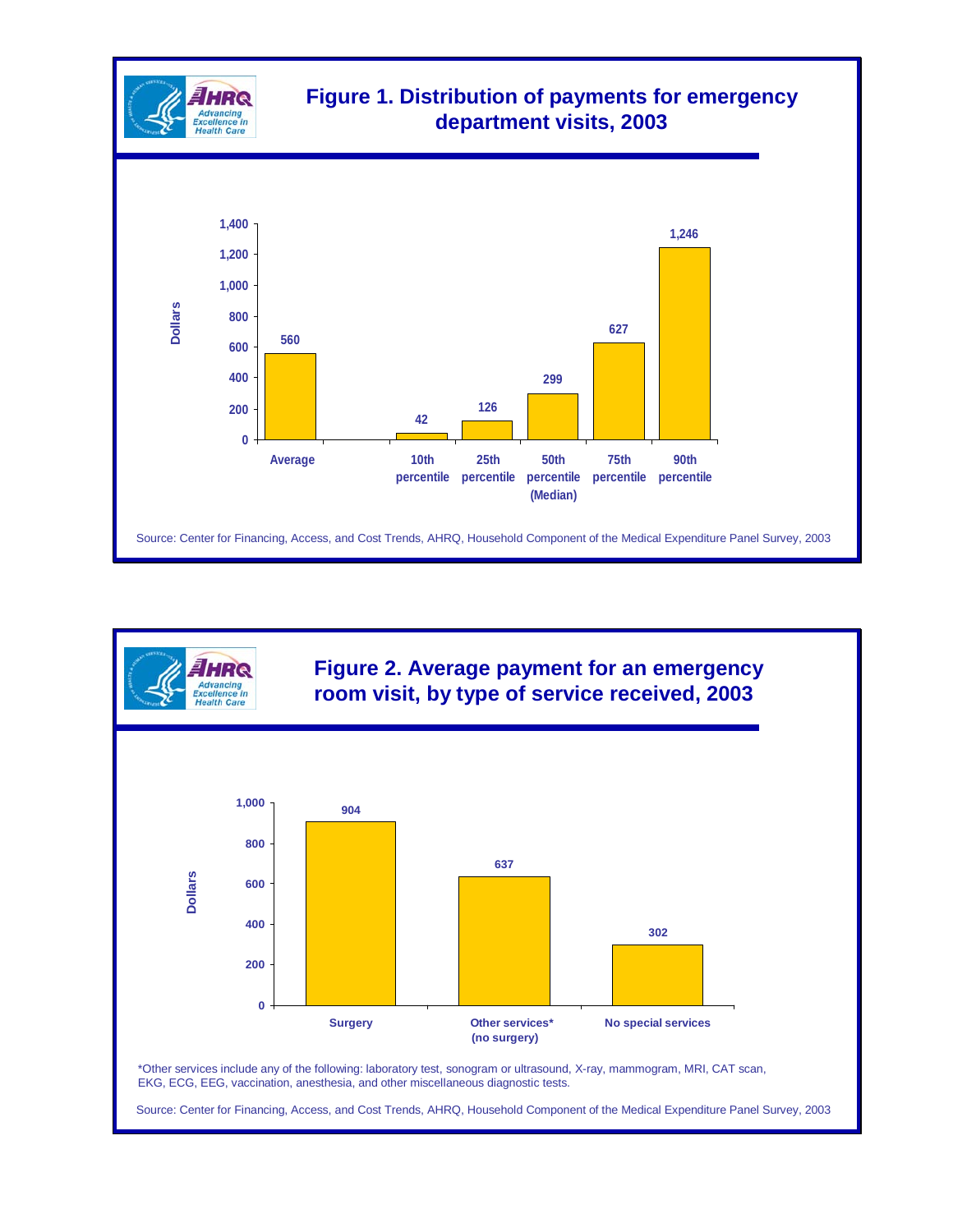